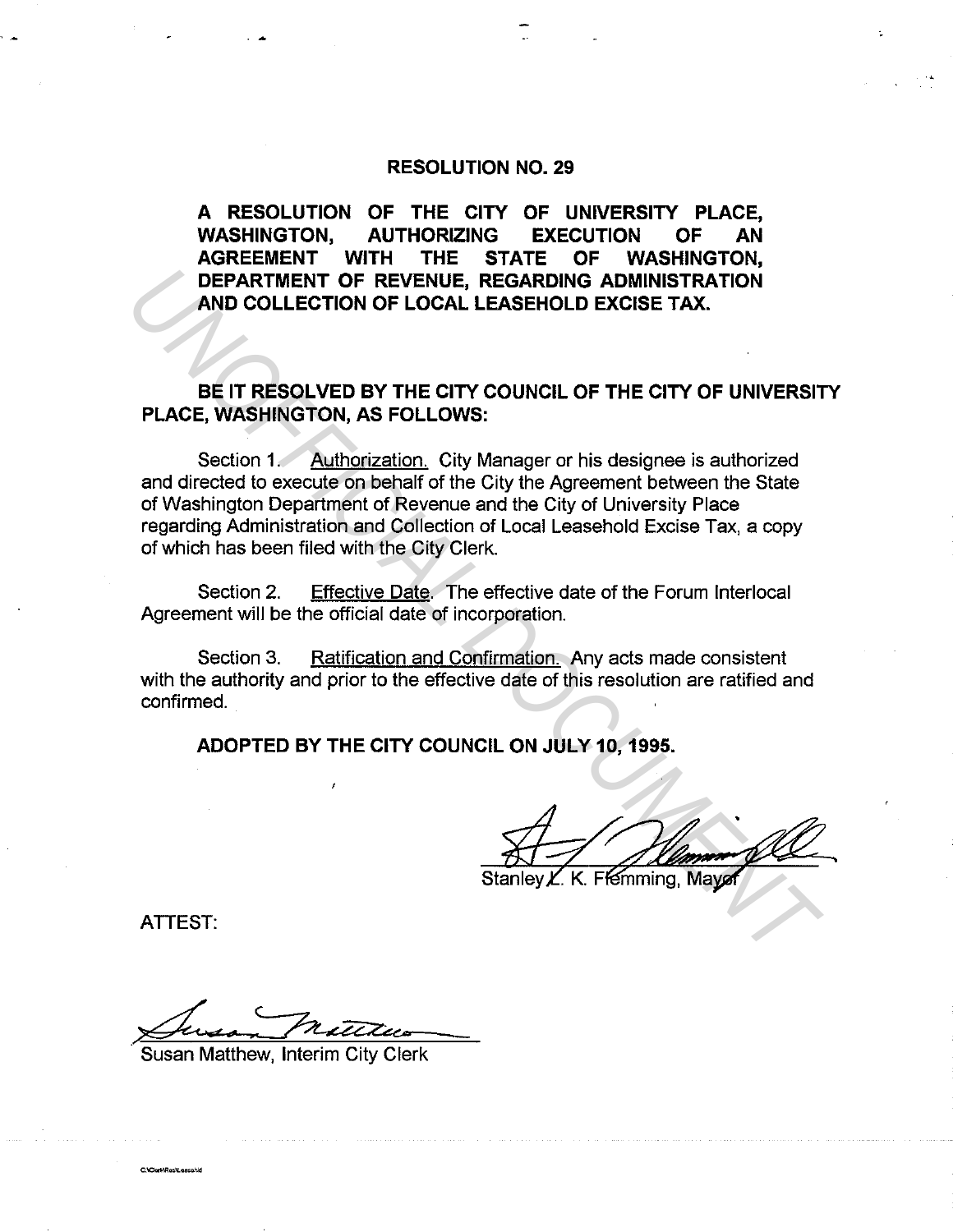## AGREEMENT BETWEEN THE STATE OF WASHINGTON, DEPARTMENT OF REVENUE AND THE CITY OF UNIVERSITY PLACE REGARDING ADMINISTRATION AND COLLECTION OF LOCAL LEASEHOLD EXCISE TAX

TIIlS AGREEMENT, Made this 10th day of July, 1995, by and between the State of Washington, Department of Revenue, herein-after referred to as the Department, and the above designated city, hereinafter referred to as the city, WlTNESSETH:

WHEREAS, The Legislature of the State of Washington has by chapter 61, Laws of 1975-76, 2nd ex. sess., authorized cities and counties to impose a local leasehold excise tax, and

WHEREAS. It is provided in section 8 of said act that any city or county imposing a local leasehold excise tax by ordinance shall, prior to the effective date thereof, contract with the Department for the administration and collection of said tax, and

WHEREAS, The city has by ordinance, a copy of which is attached hereto, elected to impose a leasehold excise tax commencing on the first day of  $\,$ ,  $\,$ 19  $\,$ ,

NOW, THEREFORE, To effectuate section 8 of the aforementioned act, the parties hereto agree as follows:

1. The Department shall exclusively perform all functions incident to the administration and collection of the taxes imposed by the said ordinance, other than . criminal prosecutions.

2. The Department shall retain from the taxes so collected the amount of two percent thereof as expenses of administration and collection. Said amount shall be subject to review during January of each year.

3. The remainder of said taxes so collected shall be deposited by the Department in the Local Leasehold Excise Tax Revolving Fund under the custody of the State Treasurer.

4. In carrying out its administration and collection duties hereunder, the Department shall, insofar as the same are applicable, apply the administrative provisions contained in chapters 82.02 and 82.32 RCW, and the Department's rules and regulations promulgated pursuant to RCW 83.32.300, as the same exist or may hereafter be amended. The Department shall adopt additional rules and regulations, in accordance with the State Administrative Procedure Act, to facilitate the administration and collection of the local taxes as it may deem necessary or desirable. **INTERTEAS,** The Legislature of the State of Washington has by chapter 61, Laws<br> **WHEREAS,** The Legislature of the State of Washington has by chapter 61, Laws<br>
of 1975-76, 2nd ex. sess., authorized cities and counties to i

5. The Department shall perform its duties hereunder so that as far as possible the local leasehold excise tax adopted by the city shall be administered and collected in a